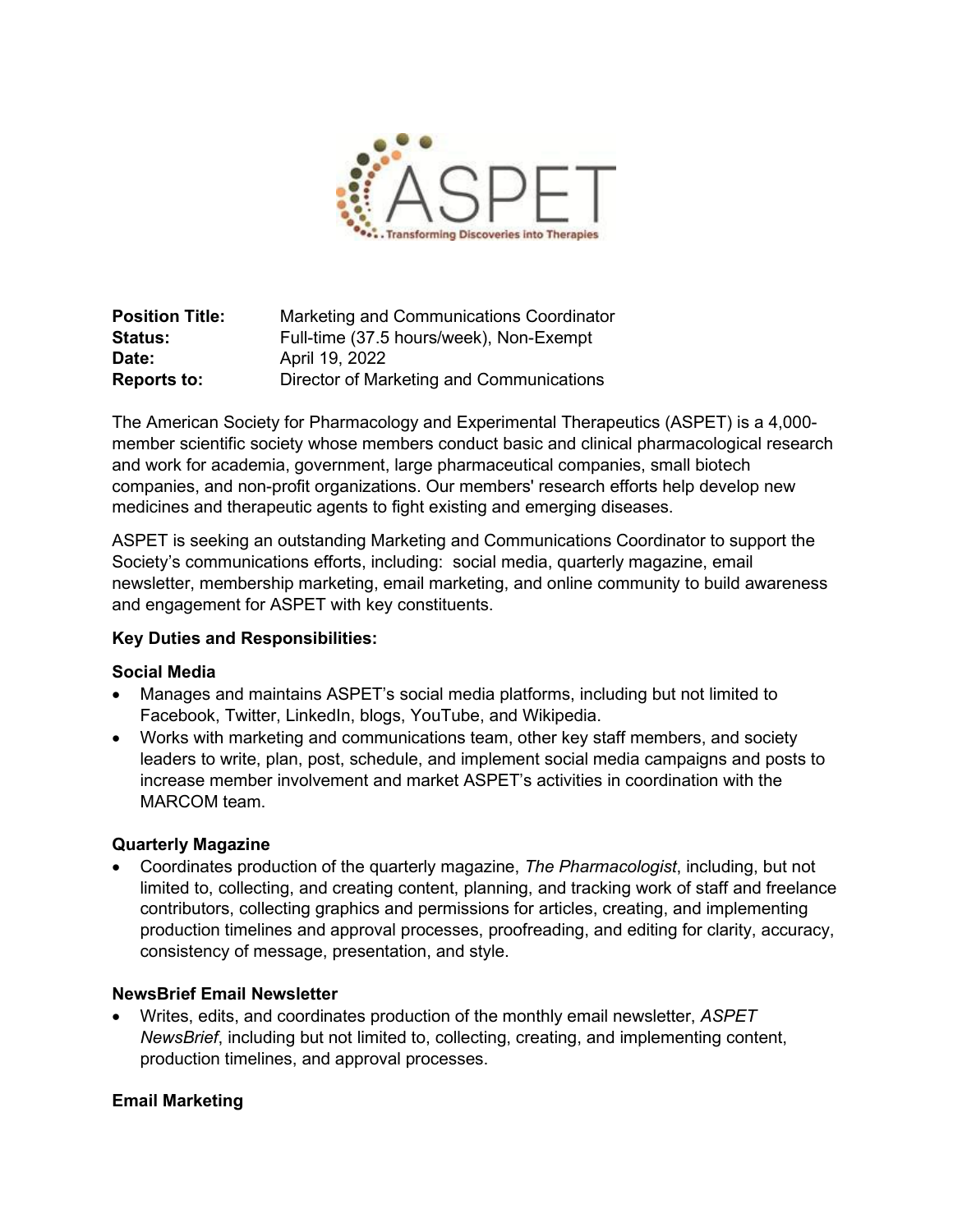• Works with Director of Marketing and Communications, other key staff members, and society leaders to write, create, and produce emails related to all society activities and programs.

# **Membership Marketing**

- Assists with developing, planning, and executing marketing and communications initiatives to support programs that demonstrate membership value through recruitment, engagement, and retention of members.
- Assists with membership tasks and help develop and implement new membership engagement and outreach initiatives.
- Writes and develops creative and engaging membership marketing materials.

# **Online Community**

• Works closely with MARCOM team to communicate programs and activities in the online community, *ASPET Connects*. Manage, promote, and grow ASPET's peer-to-peer online member community.

# **Other MARCOM Duties**

- Contributes and assists with the coordination of ASPET's Marketing and Communications Plan, including working with all ASPET staff to communicate activities and opportunities to members and other stakeholders.
- Works with Director of Marketing and Communications to support campaigns for all society programs, activities, and initiatives.
- Executes plans that include print, broadcast, and online content.
- Writes and/or edits copy for MARCOM projects, including advertising, news releases, announcements, statements, publications, and other projects as assigned.
- Assists with marketing and communications efforts for ASPET's annual meeting, other educational programs, and membership engagement.
- Reviews and updates website content.
- Other duties as assigned.

# **Skills and Qualifications:**

- Expert knowledge of Facebook, LinkedIn, Twitter, and other forms of social media, including Facebook Insights, Hootsuite, and other analytical tools.
- Knowledge in email platforms, production of e-newsletters/magazines, and proficiency with MS Office suite.
- Must have the initiative to prioritize, manage, and coordinate multiple assignments with tight timelines and budgets.
- Must have strong written and oral communication, proof-reading, editing skills, attention to detail, and excellent organization and project management skills.
- Must have the ability to communicate with staff, vendors, and members and must be comfortable working as part of a team.
- Knowledge in online communities, design software such as InDesign and Photoshop a plus.
- Knowledge of podcasts and video production a plus.
- Some travel is required.